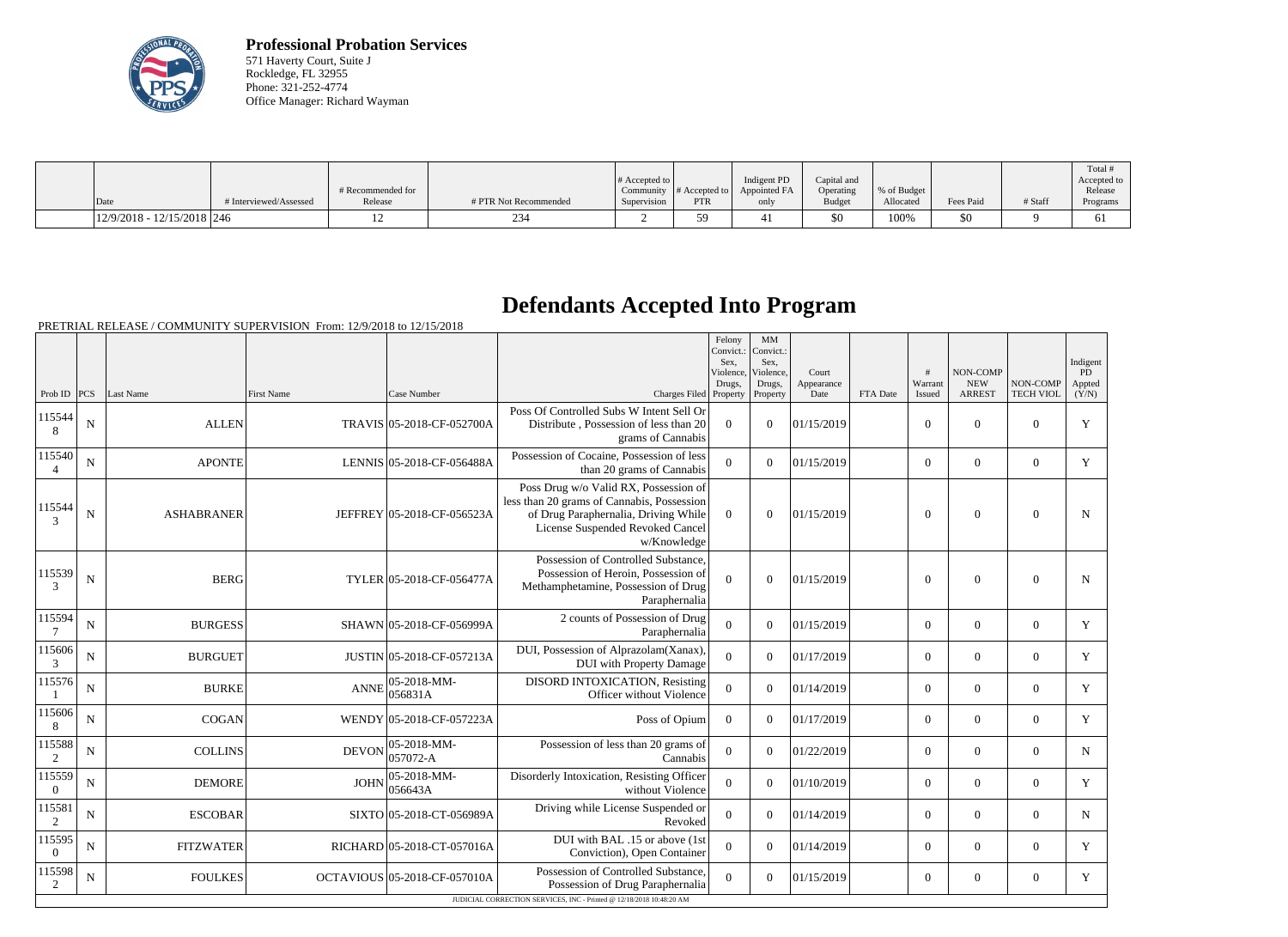## **Defendants Accepted Into Program**

|             |             |                   |                   |                             |                                                                                                                                               | Felony<br>Convict.:<br>Sex. | $\mathbf{M}\mathbf{M}$<br>Convict.:<br>Sex, |                     |          |                  |                        |                  |                          |
|-------------|-------------|-------------------|-------------------|-----------------------------|-----------------------------------------------------------------------------------------------------------------------------------------------|-----------------------------|---------------------------------------------|---------------------|----------|------------------|------------------------|------------------|--------------------------|
|             |             |                   |                   |                             |                                                                                                                                               | Violence,<br>Drugs,         | Violence,<br>Drugs,                         | Court<br>Appearance |          | #<br>Warrant     | NON-COMP<br><b>NEW</b> | NON-COMP         | Indigent<br>PD<br>Appted |
| Prob ID     | PCS         | Last Name         | <b>First Name</b> | Case Number                 | Charges Filed Property                                                                                                                        |                             | Property                                    | Date                | FTA Date | Issued           | <b>ARREST</b>          | <b>TECH VIOL</b> | (Y/N)                    |
| 115577<br>3 | ${\bf N}$   | <b>GENERALOVA</b> | <b>YULIA</b>      | 05-2018MM-<br>056838A       | <b>Domestic Violence Battery</b>                                                                                                              | $\overline{0}$              | $\overline{0}$                              | 01/14/2019          |          | $\boldsymbol{0}$ | $\overline{0}$         | $\overline{0}$   | $\mathbf N$              |
| 115540<br>3 | $\mathbf N$ | <b>HARRIS</b>     |                   | DAVID 05-2018-CT-056498A    | <b>DUI</b>                                                                                                                                    | $\overline{0}$              | $\theta$                                    | 01/03/2019          |          | $\overline{0}$   | $\overline{0}$         | $\overline{0}$   | Y                        |
| 115607<br>3 | ${\bf N}$   | <b>HAYES</b>      |                   | RAY 05-2018-CF-057211A      | Poss Controlled Substance w/o<br>Prescription, Poss Drug Paraphernalia<br>(2cts)                                                              | $\overline{0}$              | $\overline{0}$                              | 01/17/2019          |          | $\overline{0}$   | $\overline{0}$         | $\overline{0}$   | Y                        |
| 115526      | $\mathbf N$ | <b>HORNE</b>      | <b>DARRYI</b>     | 05-2018-MM-<br>056464A      | <b>Domestic Violence Battery</b>                                                                                                              | $\Omega$                    | $\theta$                                    | 01/10/2019          |          | $\overline{0}$   | $\overline{0}$         | $\overline{0}$   | Y                        |
| 115608<br>6 | $\mathbf N$ | <b>JAMES</b>      |                   | MICHAEL 05-2018-CF-056993A  | DUI - 3rd in Less Than 10 Years, Refuse<br>Breath Urine Blood DUI Test After Prev<br>Susp                                                     | $\boldsymbol{0}$            | $\boldsymbol{0}$                            | 01/17/2019          |          | $\boldsymbol{0}$ | $\overline{0}$         | $\overline{0}$   | Y                        |
| 115605      | $\mathbf N$ | <b>JOHNSON</b>    | <b>LASHANDA</b>   | 05-2018-MM-<br>049916A      | FTA: POSS DRUG PARA                                                                                                                           | $\Omega$                    | $\theta$                                    | 01/08/2019          |          | $\overline{0}$   | $\overline{0}$         | $\overline{0}$   | $\mathbf N$              |
| 115541<br>8 | $\mathbf N$ | <b>JONES</b>      | <b>ELIZABETH</b>  | 05-2018-MM-<br>056541A      | Resisting Officer without Violence, 2<br>counts of Possession of Drug Paraphernalia                                                           | $\boldsymbol{0}$            | $\theta$                                    | 01/03/2019          |          | $\overline{0}$   | $\overline{0}$         | $\overline{0}$   | Y                        |
| 115597<br>8 | $\mathbf N$ | <b>KEITH</b>      |                   | CASEY 05-2018-CF-057007A    | Possession of Controlled Substance, Poss<br>Cannabis W Intent to Sell or Deliver,<br>Possession of Drug Paraphernalia                         | $\theta$                    | $\Omega$                                    | 01/15/2019          |          | $\theta$         | $\overline{0}$         | $\boldsymbol{0}$ | Y                        |
| 115595<br>8 | ${\bf N}$   | <b>LAGER</b>      |                   | GREGORY 05-2018-CF-056997A  | Poss of Opium, Poss Control Substance<br>w/o Prescription, Poss Drug Paraphernalia<br>(7cts), Possession of less than 20 grams of<br>Cannabis | $\boldsymbol{0}$            | $\Omega$                                    | 01/15/2019          |          | $\Omega$         | $\theta$               | $\boldsymbol{0}$ | Y                        |
| 115539<br>8 | $\mathbf N$ | <b>LENAHAN</b>    |                   | JOHN 05-2018-CT-056500A     | DUI, DUI with Damage to Person or<br>Property                                                                                                 | $\boldsymbol{0}$            | $\theta$                                    | 01/08/2019          |          | $\overline{0}$   | $\theta$               | $\overline{0}$   | Y                        |
| 115525<br>5 | ${\bf N}$   | <b>LORD</b>       |                   | CAMERON 05-2018-CT-056472A  | <b>DUI</b>                                                                                                                                    | $\overline{0}$              | $\theta$                                    | 01/08/2019          |          | $\overline{0}$   | $\overline{0}$         | $\overline{0}$   | N                        |
| 115604<br>3 | $\mathbf N$ | <b>MCCLELLAN</b>  |                   | JEREMIAH 05-2018-CT-057219A | <b>DUI</b>                                                                                                                                    | $\overline{0}$              | $\Omega$                                    | 01/16/2019          |          | $\overline{0}$   | $\overline{0}$         | $\overline{0}$   | $\mathbf N$              |
| 115598      | $\mathbf N$ | MERRITT           | WILLIAM           | 05-2018-CT-057019-          | DUI (2nd Offense)                                                                                                                             | $\mathbf{0}$                | $\overline{0}$                              | 01/14/2019          |          | $\boldsymbol{0}$ | $\boldsymbol{0}$       | $\overline{0}$   | Y                        |
| 115570      | $\mathbf N$ | <b>MILES</b>      | <b>ASHLEY</b>     | 05-2018-MM-<br>056836A      | Disorderly Conduct, Resisting Officer<br>without Violence                                                                                     | $\mathbf{0}$                | $\theta$                                    | 01/14/2019          |          | $\overline{0}$   | $\overline{0}$         | $\overline{0}$   | $\mathbf N$              |
| 115526<br>5 | ${\bf N}$   | <b>MITIL</b>      | <b>MARTENS</b>    | 05-2018-MM-<br>056469A      | Possession of less than 20 grams of<br>Cannabis                                                                                               | $\boldsymbol{0}$            | $\overline{0}$                              | 01/10/2019          |          | $\boldsymbol{0}$ | $\overline{0}$         | $\overline{0}$   | $\mathbf Y$              |
| 115593<br>2 | ${\bf N}$   | MOYA              | <b>GRISELI</b>    | 05-2018-MM-<br>056988A      | Resisting Officer without Violence                                                                                                            | $\overline{0}$              | $\boldsymbol{0}$                            | 01/14/2019          |          | $\overline{0}$   | $\overline{0}$         | $\overline{0}$   | Y                        |
| 115526<br>8 | N           | <b>NANCE</b>      | <b>DAVID</b>      | 05-2018-MM-<br>056437-A     | <b>Domestic Violence Battery</b>                                                                                                              | $\overline{0}$              | $\boldsymbol{0}$                            | 01/10/2019          |          | $\boldsymbol{0}$ | $\overline{0}$         | $\boldsymbol{0}$ | $\mathbf N$              |
| 115575<br>5 | ${\bf N}$   | <b>NORDIN</b>     | <b>ROBERT</b>     |                             |                                                                                                                                               | $\overline{0}$              | $\overline{0}$                              | 01/15/2019          |          | $\overline{0}$   | $\overline{0}$         | $\overline{0}$   | $\mathbf N$              |
| 115576      | ${\bf N}$   | <b>PATE</b>       |                   | ANDREW 05-2018-CF-056759A   | Poss Drug w/o Valid RX                                                                                                                        | $\overline{0}$              | $\overline{0}$                              | 01/15/2019          |          | $\boldsymbol{0}$ | $\overline{0}$         | $\overline{0}$   | Y                        |
| 115576<br>7 | ${\bf N}$   | <b>PATTERSON</b>  |                   | BENJAMIN 05-2018-CF-056827A | Poss Of Cocaine Less Than 28 Grams                                                                                                            | $\overline{0}$              | $\overline{0}$                              | 01/15/2019          |          | $\overline{0}$   | $\overline{0}$         | $\overline{0}$   | Y                        |
| 115526<br>2 | $\mathbf N$ | <b>PERRY</b>      |                   | ADAM 05-2018-CT-056462A     | DUI, DUI with Property Damage, Leaving<br>the scene of an accident                                                                            | $\overline{0}$              | $\boldsymbol{0}$                            | 01/03/2019          |          | $\boldsymbol{0}$ | $\overline{0}$         | $\boldsymbol{0}$ | Y                        |
|             |             |                   |                   |                             | JUDICIAL CORRECTION SERVICES, INC - Printed @ 12/18/2018 10:48:20 AM                                                                          |                             |                                             |                     |          |                  |                        |                  |                          |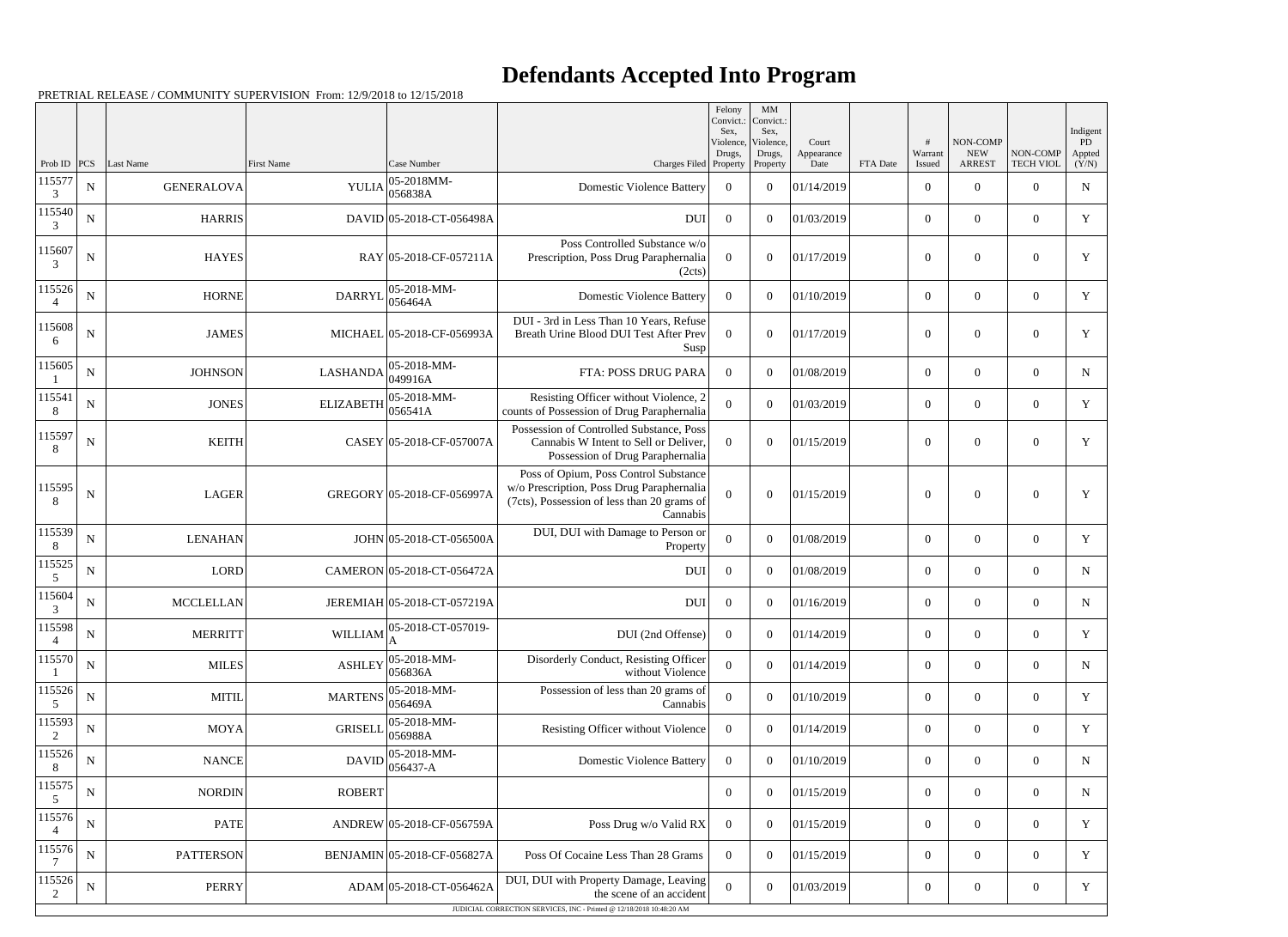## **Defendants Accepted Into Program**

|                        |                  |                            |                   |                                 |                                                                                                                                                                                                                                      | Felony<br>Convict.:<br>Sex. | MM<br>Convict.:<br>Sex, |                     |          |                          |                                 |                                    | Indigent     |
|------------------------|------------------|----------------------------|-------------------|---------------------------------|--------------------------------------------------------------------------------------------------------------------------------------------------------------------------------------------------------------------------------------|-----------------------------|-------------------------|---------------------|----------|--------------------------|---------------------------------|------------------------------------|--------------|
|                        |                  |                            |                   |                                 |                                                                                                                                                                                                                                      | Violence,<br>Drugs,         | Violence,<br>Drugs,     | Court<br>Appearance |          | #<br>Warrant             | NON-COMP<br><b>NEW</b>          | NON-COMP                           | PD<br>Appted |
| Prob ID<br>115543      | PCS<br>${\bf N}$ | Last Name<br><b>PETKIS</b> | <b>First Name</b> | Case Number<br>05-2018-MM-      | Charges Filed Property<br><b>Domestic Violence Battery</b>                                                                                                                                                                           | $\overline{0}$              | Property<br>$\theta$    | Date<br>01/10/2019  | FTA Date | Issued<br>$\overline{0}$ | <b>ARREST</b><br>$\overline{0}$ | <b>TECH VIOL</b><br>$\overline{0}$ | (Y/N)<br>Y   |
| 6                      |                  |                            |                   | $ALISHA \big  056490 - A$       | DUI - 3rd in More Than 10 Years, DUI                                                                                                                                                                                                 |                             |                         |                     |          |                          |                                 |                                    |              |
| 115543                 | $\mathbf N$      | <b>POULIOT</b>             |                   | BETH 05-2018-CF-056501A         | with Damage to Person or Property,<br>Leaving the Scene of Accident with Injury,<br>Leaving the Scene of an Accident with<br>Prop Damage, DUI with Property Damage,<br>Driving While License Suspended Revoked<br>Cancel w/Knowledge | $\Omega$                    | $\theta$                | 01/15/2019          |          | $\theta$                 | $\mathbf{0}$                    | $\Omega$                           | Y            |
| 115539                 | $\mathbf N$      | <b>RAYMOND</b>             |                   | GREGORY 05-2018-CF-029097A      | Sale or Delivery of Cocaine, Possession of<br>Cocaine                                                                                                                                                                                | $\Omega$                    | $\theta$                | 01/15/2019          |          | $\theta$                 | $\overline{0}$                  | $\overline{0}$                     | Y            |
| 115584<br>8            | ${\bf N}$        | <b>REED</b>                | <b>BETH</b>       | $ 05-2018-MM-$<br>$ 057014 - A$ | Retail Theft                                                                                                                                                                                                                         | $\theta$                    | $\theta$                | 01/14/2018          |          | $\theta$                 | $\theta$                        | $\overline{0}$                     | ${\bf N}$    |
| 115583<br>9            | ${\bf N}$        | <b>RICHARDSON</b>          | <b>CORDARIAL</b>  | $ 05-2018-MM-$<br>$ 057015-A$   | Resisting Officer without Violence                                                                                                                                                                                                   | $\overline{0}$              | $\Omega$                | 01/14/2018          |          | $\overline{0}$           | $\overline{0}$                  | $\overline{0}$                     | $\mathbf N$  |
| 115525                 | ${\bf N}$        | <b>RICKETTS</b>            |                   | MBOYA 05-2018-CT-056473A        | <b>DUI</b>                                                                                                                                                                                                                           | $\overline{0}$              | $\theta$                | 01/15/2019          |          | $\overline{0}$           | $\theta$                        | $\overline{0}$                     | $\mathbf N$  |
| 115604                 | ${\bf N}$        | <b>RIVAS</b>               |                   | JAVIER 05-2018-CT-057220A       | <b>DUI</b>                                                                                                                                                                                                                           | $\overline{0}$              | $\Omega$                | 01/16/2019          |          | $\overline{0}$           | $\overline{0}$                  | $\overline{0}$                     | ${\bf N}$    |
| 115526<br>$\mathbf{Q}$ | $\mathbf N$      | <b>ROSELIP</b>             | <b>MICHAEL</b>    | $ 05-2018-MM-$<br>056440A       | Possession of less than 20 grams of<br>Cannabis, Possession of Drug<br>Paraphernalia                                                                                                                                                 | $\theta$                    | $\Omega$                | 01/10/2019          |          | $\theta$                 | $\theta$                        | $\theta$                           | Y            |
| 115527                 | ${\bf N}$        | <b>ROSELIP</b>             | <b>MICHAEL</b>    | 05-2018-MM-<br>033662A          | Violation of Probation                                                                                                                                                                                                               | $\Omega$                    | $\theta$                | 01/17/2019          |          | $\theta$                 | $\overline{0}$                  | $\overline{0}$                     | $\mathbf Y$  |
| 115527<br>2            | ${\bf N}$        | <b>ROSELIP</b>             | <b>MICHAEL</b>    | 05-2017-MM-<br> 021691A         | Violation of Probation                                                                                                                                                                                                               | $\theta$                    | $\theta$                | 02/01/2019          |          | $\overline{0}$           | $\overline{0}$                  | $\overline{0}$                     | Y            |
| 115615<br>3            | Y                | <b>SANCHEZ</b>             |                   | SHELBY 05-2018-CF-057379A       | Poss Controlled Substance w/o Prescription<br>(5cts), Possession of less than 20 grams of<br>Cannabis, Possession of Drug<br>Paraphernalia                                                                                           | $\Omega$                    | $\Omega$                | 01/17/2019          |          | $\overline{0}$           | $\theta$                        | $\boldsymbol{0}$                   | Y            |
| 115526<br>6            | ${\bf N}$        | <b>SCHWENN</b>             | <b>ANGELA</b>     | $ 05-2018-MM-$<br>056438-A      | <b>Domestic Violence Battery</b>                                                                                                                                                                                                     | $\overline{0}$              | $\overline{0}$          | 01/03/2019          |          | $\boldsymbol{0}$         | $\boldsymbol{0}$                | $\boldsymbol{0}$                   | Y            |
| 115605<br>$\Omega$     | $\mathbf N$      | <b>SHELDON</b>             | <b>NICOLE</b>     | $ 05-2018-MM-$<br>055556A       | Resisting Officer without Violence                                                                                                                                                                                                   | $\overline{0}$              | $\boldsymbol{0}$        | 01/08/2019          |          | $\overline{0}$           | $\boldsymbol{0}$                | $\boldsymbol{0}$                   | Y            |
| 115615<br>8            | $\mathbf Y$      | <b>SIKORSKI</b>            | <b>KRISTINE</b>   | 05-2018-MM-<br>057404A          | <b>Battery</b>                                                                                                                                                                                                                       | $\mathbf{0}$                | $\overline{0}$          | 01/03/2019          |          | $\mathbf{0}$             | $\overline{0}$                  | $\boldsymbol{0}$                   | $\mathbf Y$  |
| 115593<br>6            | $\mathbf N$      | <b>SPRADLIN</b>            | <b>JOSEPH</b>     | $ 05-2018-MM-$<br>057003A       | Possession of Drug Paraphernalia                                                                                                                                                                                                     | $\overline{0}$              | $\overline{0}$          | 01/03/2019          |          | $\overline{0}$           | $\boldsymbol{0}$                | $\boldsymbol{0}$                   | Y            |
| 115537<br>2            | ${\bf N}$        | <b>SPRINGER</b>            | <b>MELISSA</b>    | 05-2018-MM-<br>054645A          | Disorderly Conduct                                                                                                                                                                                                                   | $\overline{0}$              | $\boldsymbol{0}$        | 12/12/2018          |          | $\mathbf{0}$             | $\overline{0}$                  | $\boldsymbol{0}$                   | $\mathbf Y$  |
| 115525                 | $\mathbf N$      | <b>TATRO</b>               |                   | QUENTIN 2018-CT056474A          | DUI, DUI with Property Damage                                                                                                                                                                                                        | $\overline{0}$              | $\boldsymbol{0}$        | 01/08/2019          |          | $\overline{0}$           | $\boldsymbol{0}$                | $\boldsymbol{0}$                   | $\mathbf N$  |
| 115549<br>$\sqrt{5}$   | ${\bf N}$        | <b>TEUBER</b>              | <b>SHAWN</b>      | 05-2018-MM-<br>056646-A         | Possession of less than 20 grams of<br>Cannabis                                                                                                                                                                                      | $\mathbf{0}$                | $\boldsymbol{0}$        | 01/14/2019          |          | $\mathbf{0}$             | $\overline{0}$                  | $\boldsymbol{0}$                   | $\mathbf N$  |
| 115607                 | $\mathbf N$      | <b>TRYBE</b>               |                   | CODI 05-2018-CF-055456A         | Possession of Controlled Substance, Poss<br>Control Substance w/o Prescription,<br>Possession of Drug Paraphernalia                                                                                                                  | $\Omega$                    | $\theta$                | 01/17/2019          |          | $\boldsymbol{0}$         | $\boldsymbol{0}$                | $\boldsymbol{0}$                   | Y            |
|                        |                  |                            |                   |                                 | JUDICIAL CORRECTION SERVICES, INC - Printed @ 12/18/2018 10:48:20 AM                                                                                                                                                                 |                             |                         |                     |          |                          |                                 |                                    |              |